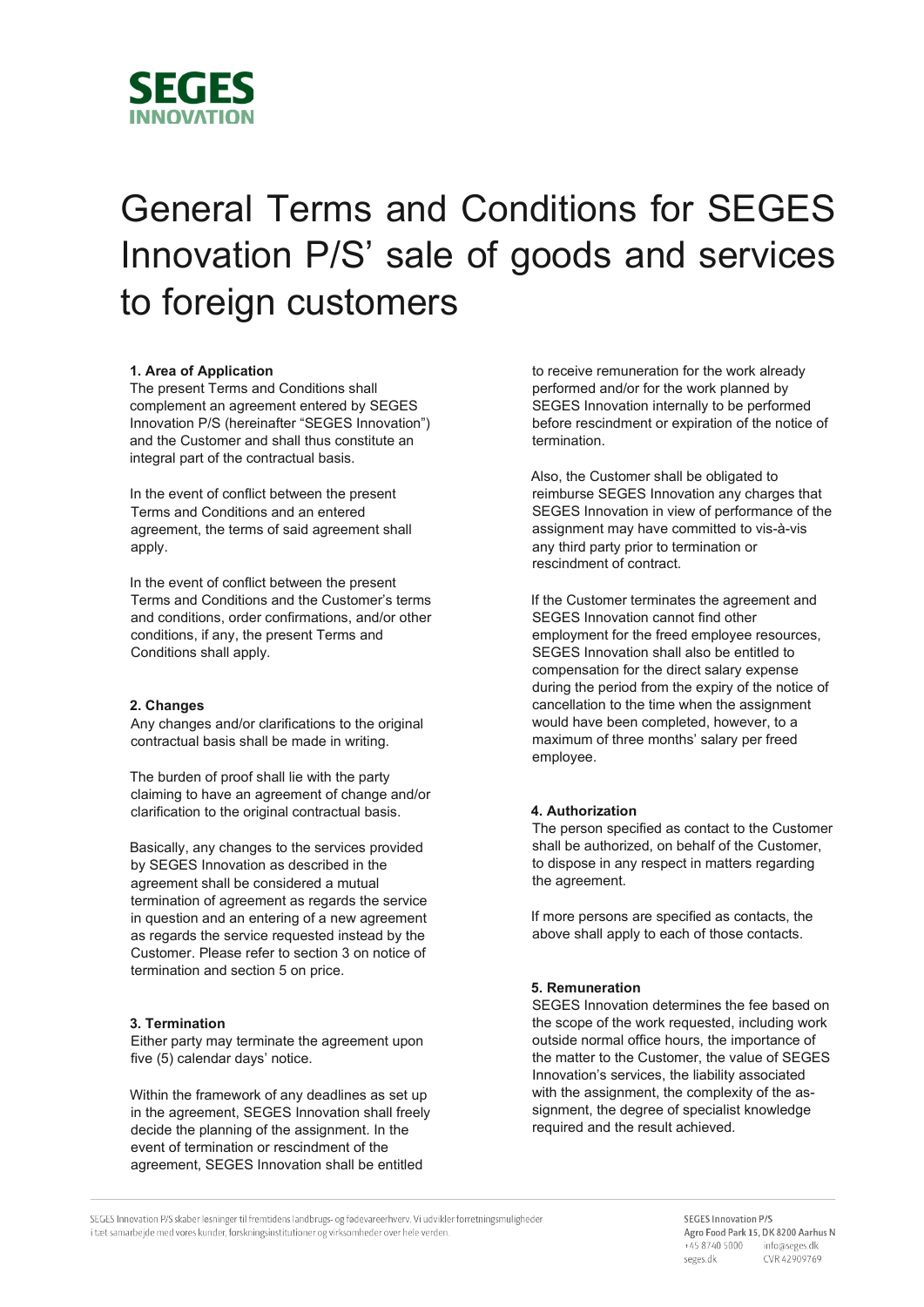

In case of settlement according to estimate the following shall apply:

In the event that the real time consumption for performance of the assignment is foreseen to significantly exceed the estimated time consumption, SEGES Innovation shall notify the Customer hereof. Notification must be made by SEGES Innovation at their earliest convenience after foreseeing a significant exceeding.

Subsequently, the Customer and SEGES Innovation shall discuss whether the revised estimate time consumption should be accepted or the services to be delivered by SEGES Innovation should be adjusted. In all circumstances, the Customer shall be obligated to pay for the time spent already on the assignment.

The above shall also apply if the performance of the assignment implies payment of costs at a level significantly exceeding the level foreseen at the time of entering the agreement.

In case of a fixed-price agreement the following shall apply:

The agreed fixed price shall solely comprise the delivery of services specifically agreed by SEGES Innovation, cf. the entered agreement.

In the event of services not specified in the description of SEGES Innovation services to be delivered, the services in question shall not be comprised by the fixed-price agreement. If said services are delivered by SEGES Innovation anyway upon agreement with the Customer, these services shall be settled separately.

In all circumstances, the Customer shall reimburse SEGES Innovation all costs incurred on and settled by SEGES Innovation in regard to the assignment.

#### **6. Payment**

Settlement shall take place upon completion of the assignment.

SEGES Innovation may in the event of ongoing services apply monthly or quarterly on account settlements. Final settlement shall take place upon completion of the assignment.

Payment terms are 20 days net.

After due date SEGES Innovation's receivable shall accrue interest on arrears, cf. the Danish Interest Act, Article 5, Section 1.

The Customer shall under no circumstances be entitled to effect a set-off against SEGES Innovation's right and title to remuneration.

#### **7. Confidentiality and Personal Data**

SEGES Innovation shall not accept any restrictions of competition due to or as a result of the assignment.

SEGES Innovation undertakes to observe confidentiality in regard to all material/data and information about the Customer, being made known to SEGES Innovation as part of the assignment.

SEGES Innovation shall be entitled to use general, non-confidential information, achieved during the assignment in other connections and for other assignments.

The handling and processing of personal data as part of the assignment performance shall be in accordance with Danish law. Please refer to SEGES Innovation's privacy policy to be found on the SEGES Innovation website.

#### **8. Material**

The Customer shall be entitled to use the material prepared by SEGES Innovation as part of the assignment to the extent contemplated in the agreement. All intellectual property rights arising out of SEGES Innovation's performance of the agreement shall belong to SEGES Innovation.

In the event of termination or rescindment of the agreement, the Customer shall be entitled to delivery of the material prepared but not yet completed by SEGES Innovation on condition that the Customer has met his payment obligations.

In all circumstances, the name of SEGES Innovation must not be used in connection with the application of delivered, not yet completed material and SEGES Innovation cannot be held responsible for any errors and/or omissions in the material.

SEGES Innovation P/S skaber løsninger til fremtidens landbrugs- og fødevareerhverv. Vi udvikler forretningsmuligheder i tæt samarbejde med vores kunder, forskningsinstitutioner og virksomheder over hele verden.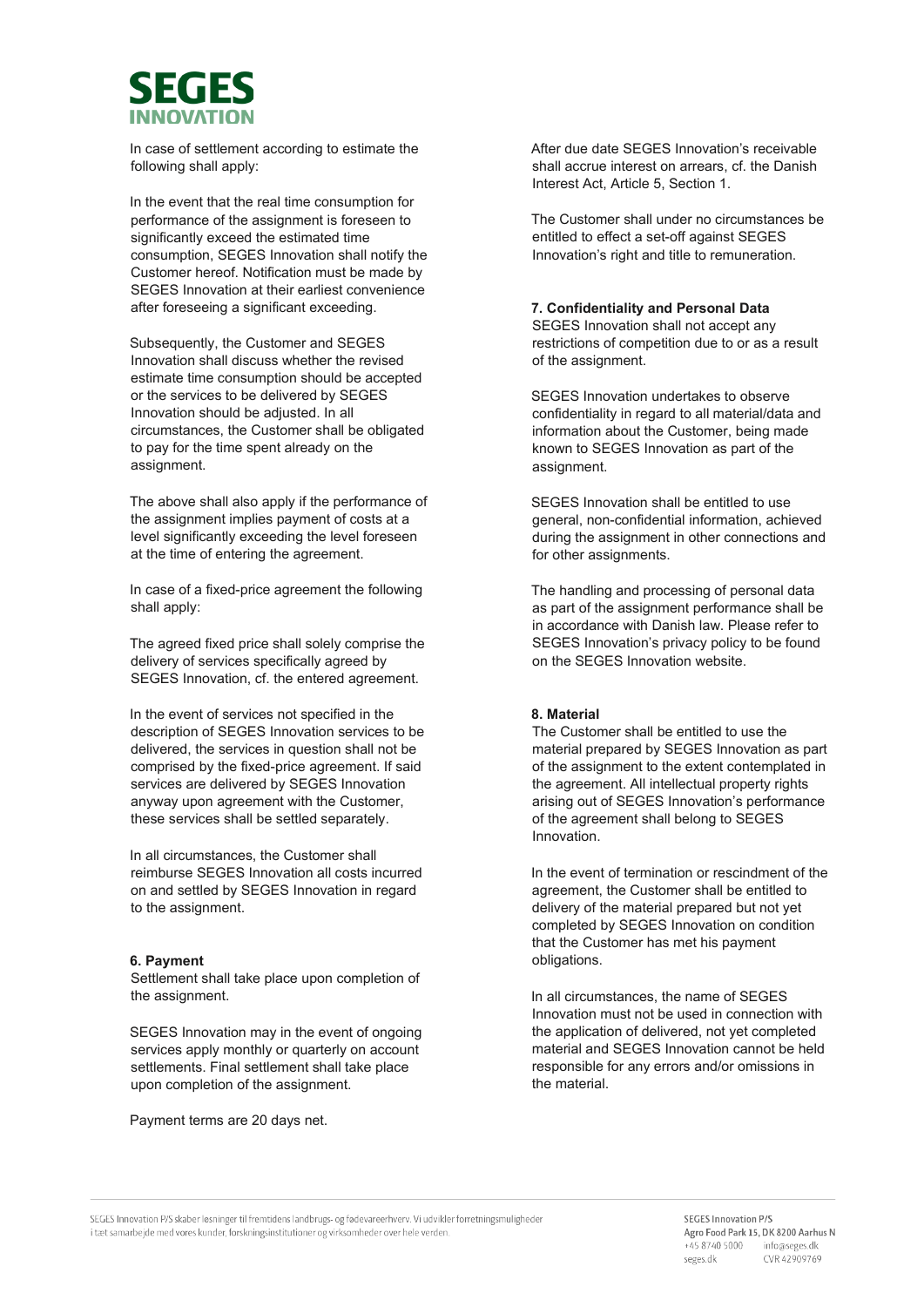

## **9. Liability – liability for delay, for defects and product liability**

SEGES Innovation shall be liable for the service provided in accordance with the general rules of Danish law.

In all circumstances, SEGES Innovation's liability is limited in regard to amount to the effect that damages can never exceed the remuneration agreed for the assignment.

In the event that SEGES Innovation is liable for a loss for which other advisers/consultants and/or the like are liable too, SEGES Innovation's liability can under no circumstances exceed the lowest amount to which the other advisers/consultants and/or the like have limited their liability.

SEGES Innovation is not liable for loss on operations, loss of profits, loss of data, loss of goodwill, or any other indirect loss and/ or non-financial loss.

SEGES Innovation is not liable for errors made by other advisers/consultants and/or the like referred to by SEGES Innovation, nor for errors made by sub-suppliers, engaged by SEGES Innovation to perform part of the assignment according to agreement made with the Customer.

The Customer may make claims against SEGES Innovation only; not against individual SEGES Innovation employees.

SEGES Innovation cannot be held liable for claims resulting from false, misleading or incomplete information, data or documentation provided by others than SEGES Innovation.

SEGES Innovation is not liable to other parties (including third parties) taking advantage of or making use of or achieving access to the services delivered by SEGES Innovation. The Customer shall be obligated to reimburse SEGES Innovation, not only in the event of any liabilities, losses, expenses or other costs incurred in connection with claims from such other parties, but also in the event of claims raised against SEGES Innovation due to the Customer's breach of the agreement.

SEGES Innovation is entitled to set off payments due against any rightful claims made by the Customer.

SEGES Innovation is not liable for loss or damage to data or databases belonging to the Customer and his business partners and customers, nor for business and operational interruptions or losses due to other business interruptions that may occur during the use of databases, systems, applications, updates, installations, patches and other digital solutions provided, maintained, operated, developed and supported by SEGES Innovation (the "Software"), or in the event of a lack of or insufficient performance or productivity of the Software.

The Customer is responsible for testing the Software, including testing in relation to the Customer's partners and customers in a separate set-up and for ensuring that there are rollback plans and backup prior to a possible upgrade, patching etc. of the Software for the re-establishment of data etc.

SEGES Innovation is not liable for errors and omissions in the Software to the extent that these are caused by external factors, including other software or products. Furthermore, SEGES Innovation is not liable for the applicability of the Software in relation to the specific use that the Customer has requested or intended, including integration of or interaction between on the one hand the Software and on the other hand the Customer's and the Customer's partners' and customers' own equipment, software environment or third-party systems.

In addition, SEGES Innovation is not liable for losses arising as a result of changes in configuration or data structure nor for losses arising from the use of the Software in violation of the "Terms of Use of SEGES Software", or if the Customer and his partners and customers have otherwise, through negligence, contributed to the occurrence of such losses.

When implementing new versions, updates, releases, patches, fixes, etc. in the Software, SEGES Innovation shall assume no liability for the Customer's and his partners' and customers' ability to fully use new functions or changes in the Software, nor for the compatibility with and the absence of defects of such updates etc. in connection with any adjustments, settings or changes that the Customer and his partners and customers have made in the Software and / or in relation to third-party products. In addition, SEGES Innovation does not guarantee backward compatibility between new versions, their functionalities or between language specific and country specific functionalities.

SEGES Innovation P/S skaber løsninger til fremtidens landbrugs- og fødevareerhverv. Vi udvikler forretningsmuligheder i tæt samarbejde med vores kunder, forskningsinstitutioner og virksomheder over hele verden.